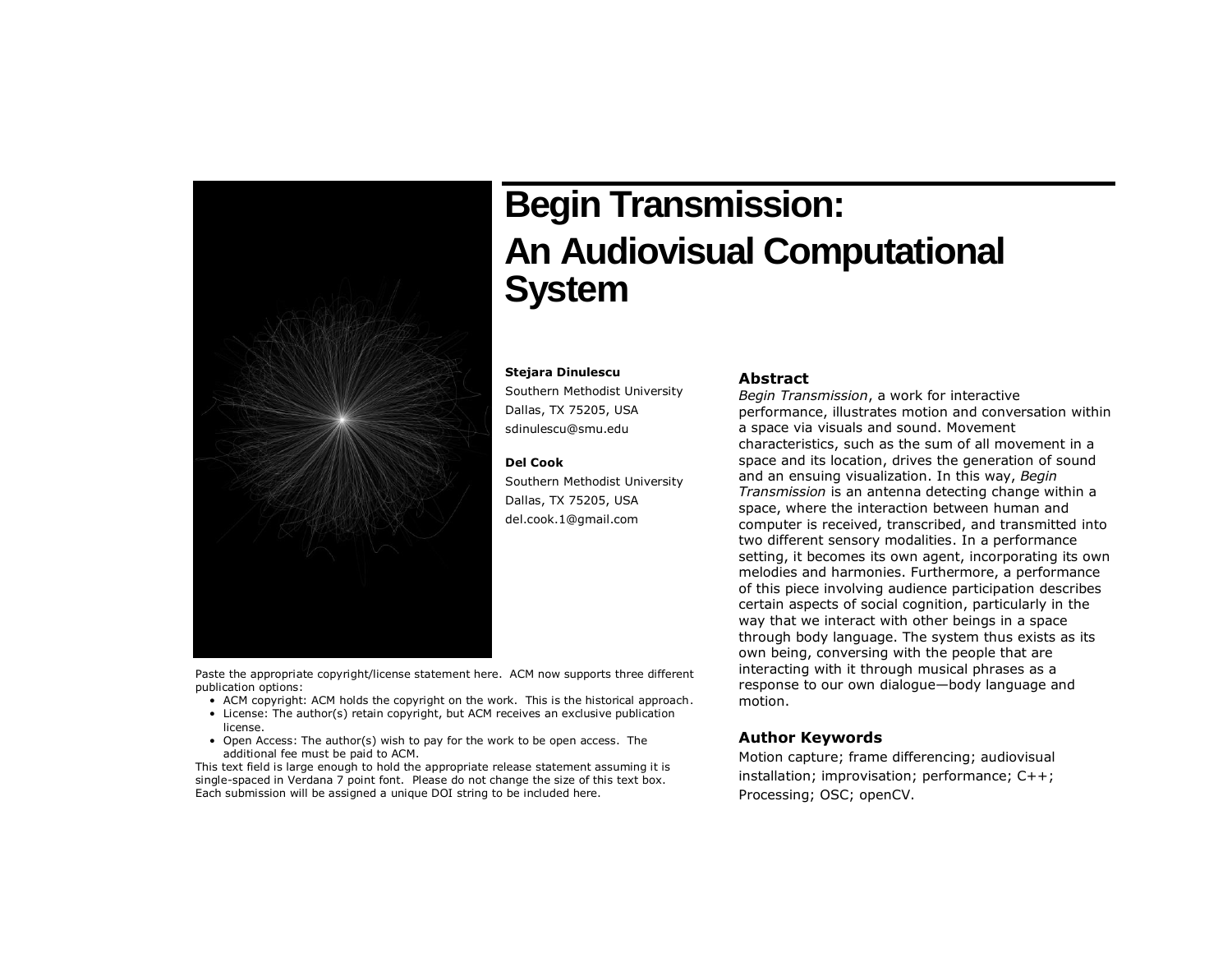

Figure 1: This is a still captured during an exhibition of Begin Transmission, illustrating the movement of viewers in the gallery space over approximately 40 seconds of time.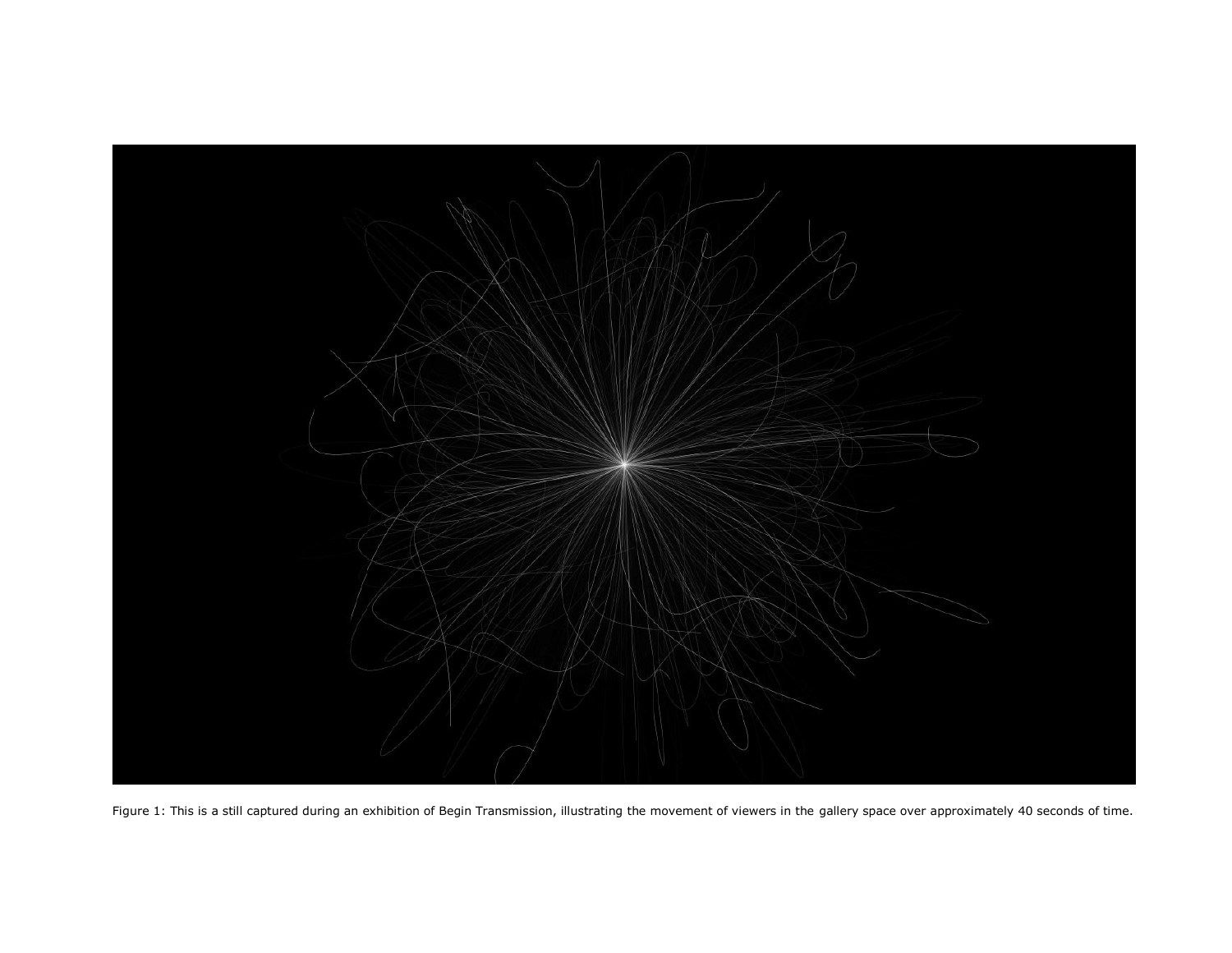# **ACM Classification Keywords**

B.4.2. Input/Output Devices. D.1.5. Object Oriented Programming. H.5.5. Sound and Music Computing. I.3.3. Graphics/Image Generation. I.4.m.Image Processing and Computer Vision.

# **Related Works**

Throughout the past few decades, motion-capture systems have been increasingly utilized to drive artistic installation work and augment the performing arts, particularly in the areas of dance and music. Certain performance groups such as Aether and Troika Ranch focus on creating immersive dance experiences through live motion capture in order to augment the experience of human movement [1, 10]. Additionally, systems such as *Mocap Tango*, *Very Nervous* System, and DIEM's Digital Dance Project utilize motion capture to investigate human movement, engaging the body in an intimate conversational experience [10-12]. These works have significant implications, particularly regarding the creation of immersive and interactive environments, ranging from two-dimensional projections to three-dimensional immersive systems and have even involved virtual reality or augmented reality [3]. Similarly, Begin Transmission seeks to explore human-computer interaction and communication as a means of understanding social cognition and human communication through performance. It examines the spatial relationships between human and machine as well as their methods of communication (body language and sound respectively). The webcam serves as an antenna for the receipt and transmission of communication between these two agents, facilitating communication and picking up on body language and movement as a form of communication.

#### **Motion Capture System**

The mechanism of motion capture in this system, coded in C++ using the OpenCV library, is conducted through differencing of the current webcam frame with the previous webcam frame (i.e. frame differencing). By calculating this difference, change in the frames over

time can be quantified, thus yielding a computational understanding of motion. First, the incoming camera area is divided into a grid structure. After being processed through the frame differencing algorithm, the ensuing camera image is then passed through a threshold filter, where change in the frame (i.e. motion) is summed in each gridded area to achieve a total "motion value." The x and y positions of this grid area, as well as the motion value for that area, are passed by Open Sound Control (OSC) messaging to a Processing sketch, which drives the sound and visualization.

### **Sound**

The sound is generated in this system using two triangle oscillators, a feature of the Processing Sound library. After mapping the incoming three values transmitted by OSC (x position, y position, and maximum motion value) to appropriate values, a midi note value is passed to the first triangle oscillator. Another midi note value at a  $5<sup>th</sup>$  interval from the first note is passed into the second triangle oscillator in order to create a harmony. X and y position change the pitch of the notes and the motion value changes the amplitude (i.e. volume), where more motion on screen manifests as louder sound. Triangle oscillators were chosen due to their melodious and organic sound quality, which allows for the creation of ambient music that audibly ties into the growth of the visualization throughout the performance.

## **Visualization**

The visualization is created through Bezier curves, drawn based on the previous frame and current frame x and y position values, as well as the previous and current frame motion value. The starting point of the curves is the middle of the presentation screen, which rotates each frame in order to create the star shape seen. The ensuing visualization is organic and simplistic in nature, meshing well with the harmonies created in the music and is in itself a being that is communicating visually through its growth and ever-changing shape.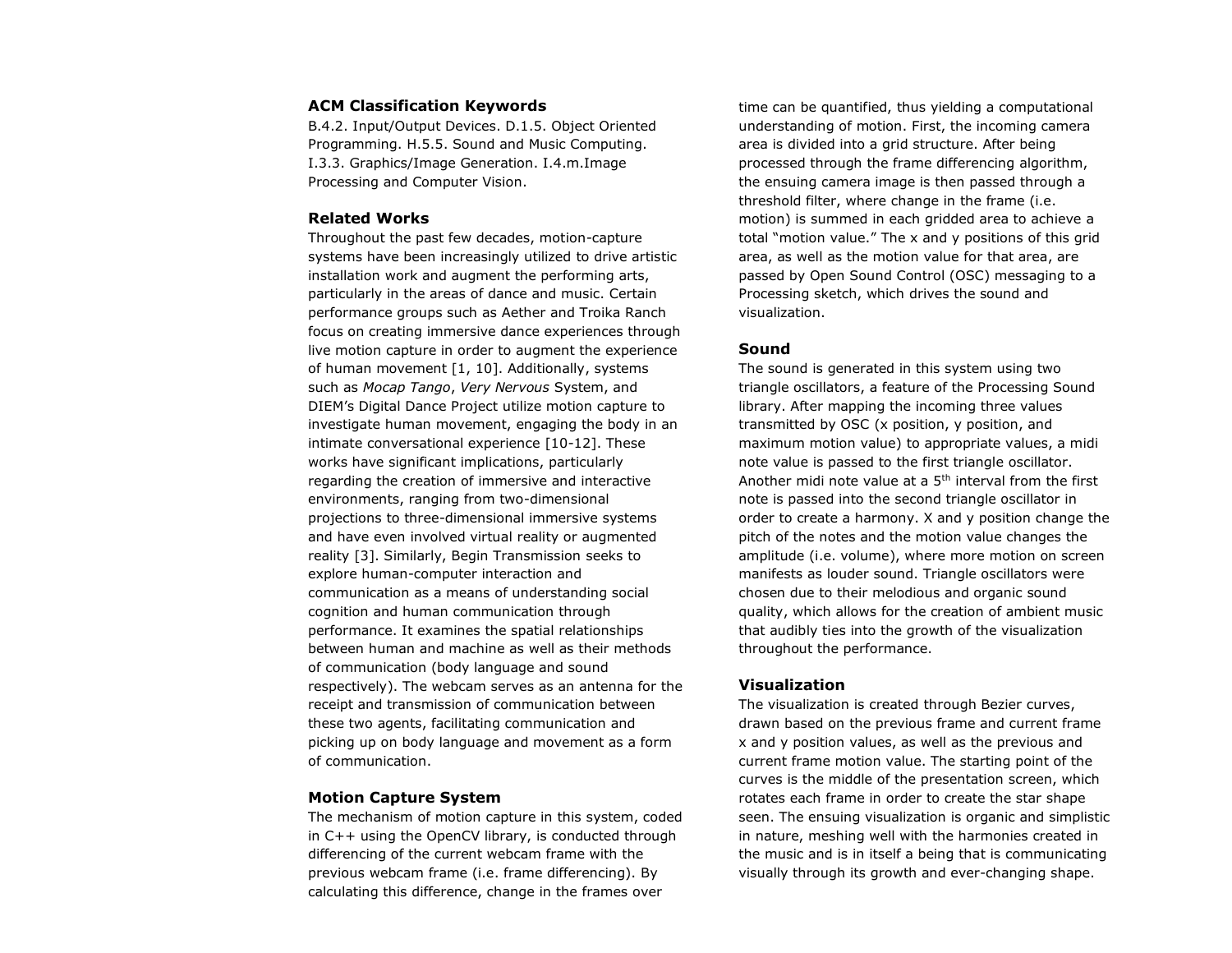#### **Performance: Creative Impetus**

The ADSR envelope was tweaked by the performer, Del Cook, in order to cater to the type of sound that was desired, as well as to match the general tonality of the visualization. The program lends itself to music produced in an ambient style, so the ADSR envelope was set to primarily produce long, resonant tones with very little decay. The system produces perfect fifth intervals, chosen based on the motion capture system's procedural approach; as it is not a precise interface for generating music, it relies on spontaneity that is produced through human-computer conversation. However, the sound had to have some sort of organization in order to have appeal to a listening audience. Within this system, stacking two perfect fifths together increases the likelihood that major and minor seventh chords will sound, which are tonally consonant. This performance was in essence a conversation between the performer, the audience, and the motion capture system, exhibiting particular modalities of conversation that augment our day-to-day human interactions.

# **Performance: Technical Breakdown**

The improvisatory performance utilizes a Roland PC-200 MK II to send MIDI data along a MIDI cable to a FastLane PC/MAC MIDI Interface. The primary sound source during the performance is a Macbook Pro, which contains the software Logic Pro 9, a Digital Audio Workstation (i.e. DAW), which contains a large repository of software-based MIDI synthesizers. From the Macbook, a 3.5mm auxiliary cable connects to a TCELECTRONIC Ditto Looper, a one-button interface that takes an audio signal and loops it endlessly on command of the performer. The length of the initial loop is able to be controlled, but all subsequent loops are beholden to the length of the initial loop and allows for layering during the improvisation performance.

Furthermore, the setup utilizes a M-120 Line Mixer, which allows for balance of the volume. Finally, the mixer sends the audio signal via XLR cable to an RCF Art 500 PA Speaker, which produces the sound.

# **Conclusion**

*Begin Transmission* was created to examine humanmachine and human-human interaction in order to augment conversational experiences using visuals and sound. With each interaction and performance, stills are created from the visualizations that stand alone as artistic works describing the motion that occurred in a set time frame. As a performance, *Begin Transmission* is its own agent, conversing with the audience and the performers to engage the beings in the space around it.

#### **References**

- 1. Aether. (2016, November 17). Retrieved from Liberty Science Center's LSC After Dark: Science Speakeasy : <https://www.youtube.com/watch?v=B40BoOKxjPM>
- 2. Bevilacqua, F., Naugle, L. & Valverde, I. (2001). *Virtual dance and music environment using motion capture*. Retrieved from https://www.researchgate.net/publication/2288809 72 Virtual dance and music environment using motion\_capture
- 3. Birringer, J. (2009). *Choreographic and Performance Systems.* Retrieved from [http://people.brunel.ac.uk/dap/Choreographic%20](http://people.brunel.ac.uk/dap/Choreographic%20Systems_Birringer_KSD.pdf) [Systems\\_Birringer\\_KSD.pdf](http://people.brunel.ac.uk/dap/Choreographic%20Systems_Birringer_KSD.pdf)
- 4. Brown, C. (2015, 2017). *Interactive Tango Milonga*. Retrieved from http://www.courtneybrown.net/?p=24
- 5. Boucher, M. (2011). *Virtual Dance and Motion Capture.* Retrieved from https://quod.lib.umich.edu/c/ca/7523862.0009.011 /--virtual-dance-and-motioncapture?rgn=main;view=fulltext